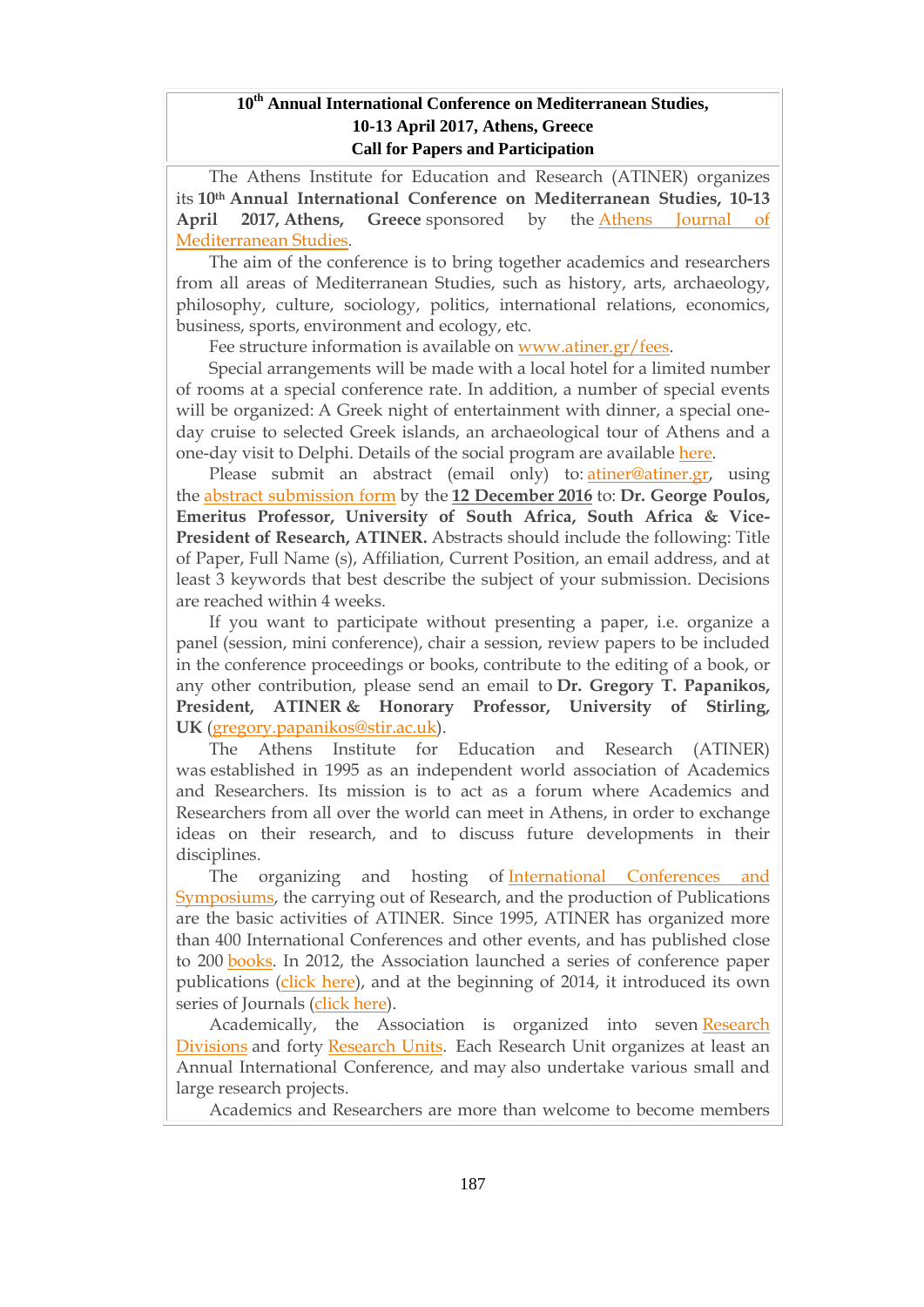and to contribute to ATINER's objectives. If you would like to become a member, please download the relevant form [\(membership](http://www.atiner.gr/docs/MEMBER_FORM.doc) form). For more information on how to become a member, please send an email to: [info@atiner.gr.](mailto:info@atiner.gr)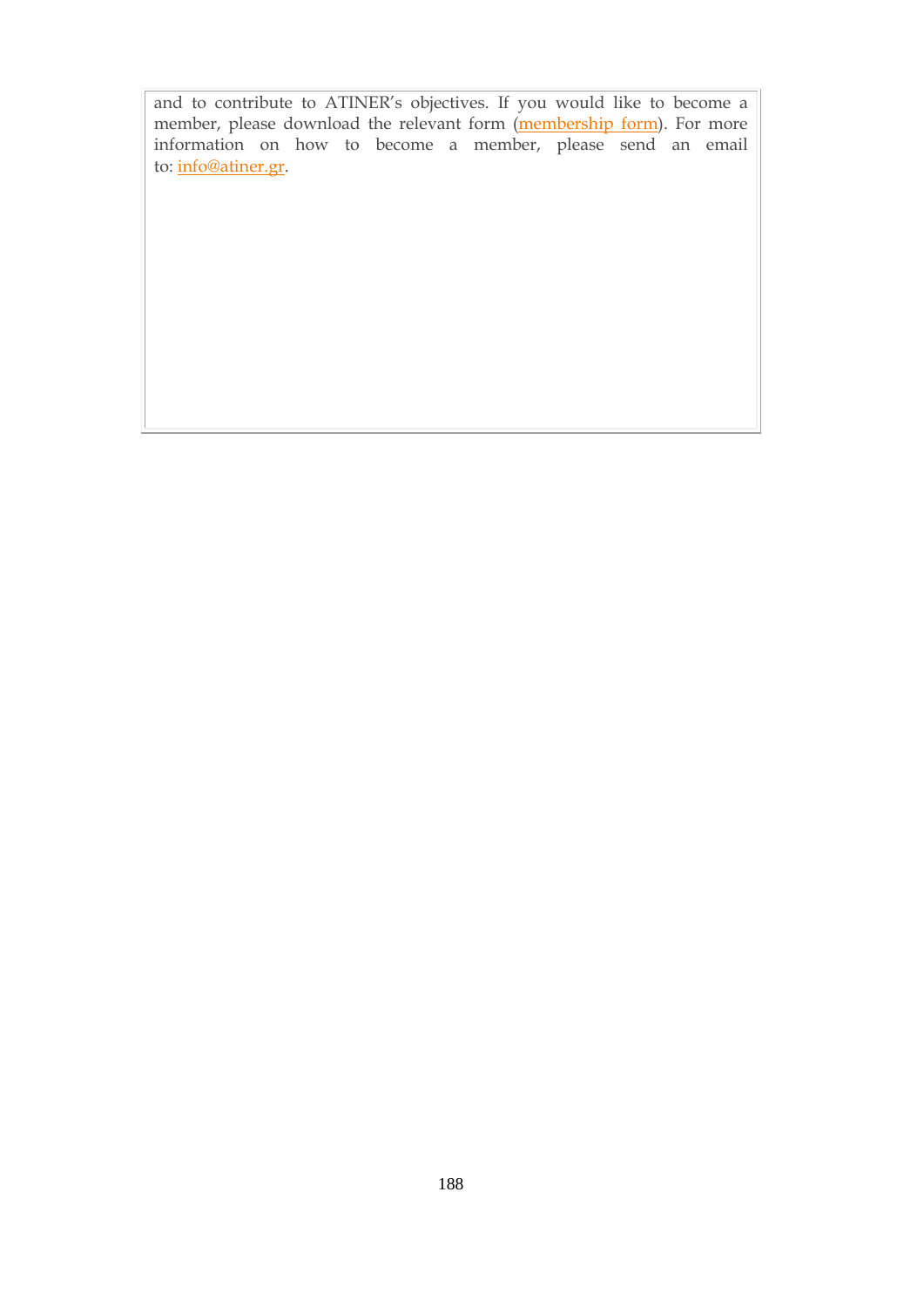# **11th Annual International Conference on Sociology, 1-4 May 2017, Athens, Greece Call for Papers and Participation**

The Sociology Research Unit of the Athens Institute for Education and Research (ATINER) organizes its **11th Annual International Conference on Sociology, 1-4 May 2017, Athens, Greece** sponsored by the Athens [Journal](http://www.athensjournals.gr/ajss) of Social [Sciences.](http://www.athensjournals.gr/ajss)

The aim of the conference is to bring together academics and researchers from all areas of Sociology, Social Work and other related fields. Theoretical and empirical research papers will be considered.

Fee structure information is available on [http://www.atiner.gr/fees.](http://www.atiner.gr/fees)

Special arrangements will be made with a local hotel for a limited number of rooms at a special conference rate. In addition, a number of special events will be organized: A Greek night of entertainment with dinner, a special oneday cruise to selected Greek islands, an archaeological tour of Athens and a one-day visit to Delphi. Details of the social program are available [here.](http://www.atiner.gr/social-program)

Please submit an abstract (email only) to: [atiner@atiner.gr,](mailto:atiner@atiner.gr) using the abstract [submission](http://www.atiner.gr/2017/FORM-SOC.doc) form by the **5 January 2017** to: **Dr. Gregory A. Katsas, Academic Member of ATINER and Associate Professor, The American College of Greece-Deree College, Greece.** Abstracts should include the following: Title of Paper, Full Name (s), Affiliation, Current Position, an email address, and at least 3 keywords that best describe the subject of your submission. Decisions are reached within 4 weeks.

If you want to participate without presenting a paper, i.e. organize a panel (session, mini conference), chair a session, review papers to be included in the conference proceedings or books, contribute to the editing of a book, or any other contribution, please send an email to **Dr. Gregory T. Papanikos, President, ATINER & Honorary Professor, University of Stirling, UK** [\(gregory.papanikos@stir.ac.uk\)](mailto:gregory.papanikos@stir.ac.uk).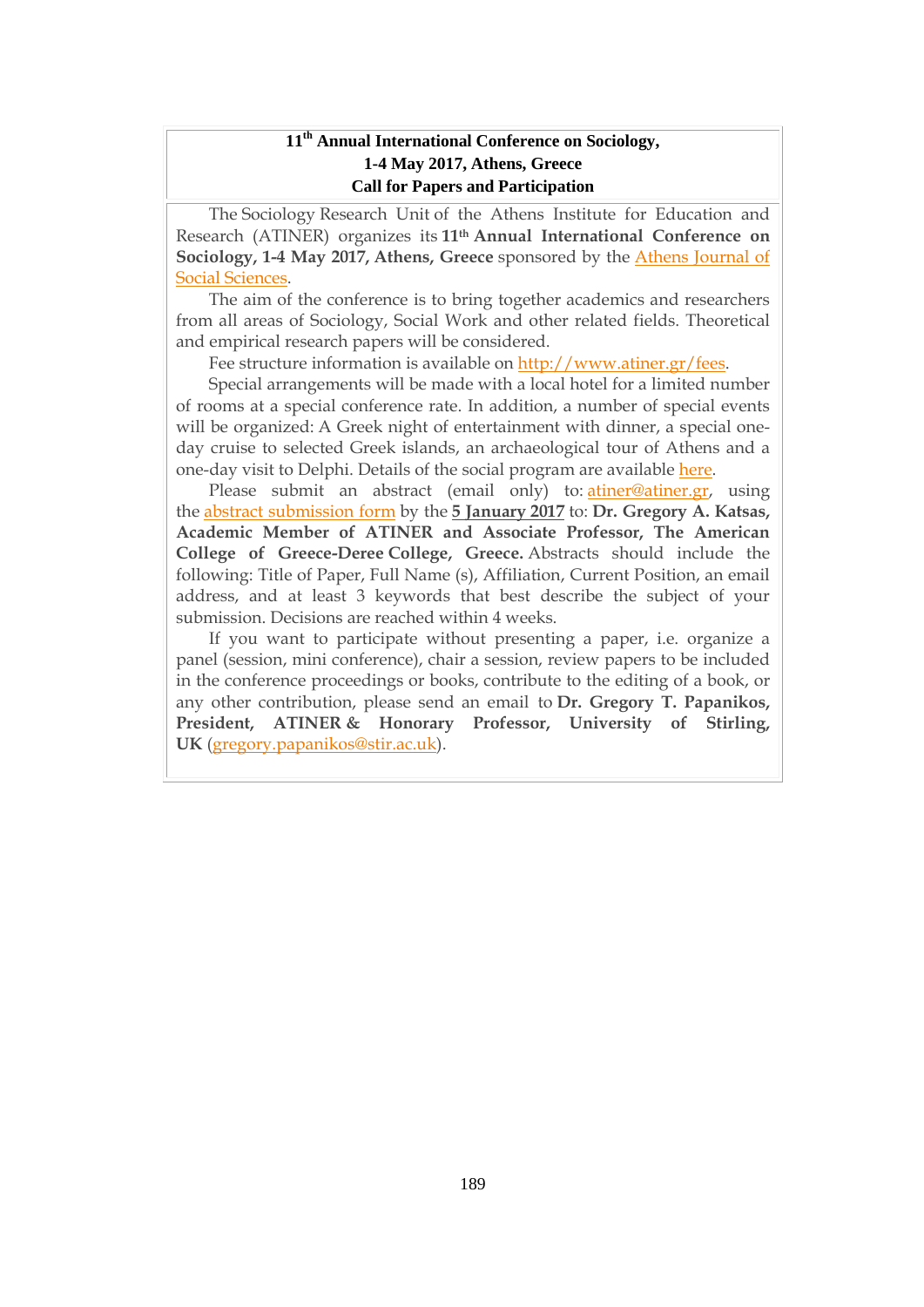# **15th Annual International Conference on Communication and Mass Media, 8-11 May 2017, Athens, Greece Call for Papers and Participation**

The Mass Media & [Communication](http://www.atiner.gr/docs/MEDIA_UNIT.htm) Research Unit of the Athens Institute for Education and Research (ATINER) organizes its **15th Annual International Conference on Communication and Mass Media, 8-11 May 2017, Athens, Greece** sponsored by the Athens [Journal](http://www.athensjournals.gr/ajmmc) of Mass Media and [Communications.](http://www.athensjournals.gr/ajmmc)

The aim of the conference is to bring together academics and researchers of Communications, Mass Media and other related disciplines. You may participate as panel organizer, presenter of one paper, chair of a session or observer. Past conferences drew participants from five continents and more than 100 countries, presenting papers on diverse topics such as political communication, EU enlargement, Website design, cross-media ownership, war correspondence, cultural studies, film, public relations, telecommunication policy, advertising, agenda setting, juvenile audience preferences, and cross-national communication, among others.

Fee structure information is available on [http://www.atiner.gr/fees.](http://www.atiner.gr/fees)

Special arrangements will be made with a local hotel for a limited number of rooms at a special conference rate. In addition, a number of special events will be organized: A Greek night of entertainment with dinner, a special oneday cruise to selected Greek islands, an archaeological tour of Athens and a one-day visit to Delphi. Details of the social program are available [here.](http://www.atiner.gr/social-program)

Please submit an abstract (email only) to: [atiner@atiner.gr,](mailto:atiner@atiner.gr) using the abstract [submission](http://www.atiner.gr/2016/FORM-MED.doc) form by the **9 January 2017** to: **Dr. Yorgo Pasadeos, Head, Mass Media & [Communication](http://www.atiner.gr/docs/MEDIA_UNIT.htm) Research Unit, ATINER & Professor Emeritus, University of Alabama, USA**. Abstracts should include the following: Title of Paper, Full Name (s), Affiliation, Current Position, an email address, and at least 3 keywords that best describe the subject of your submission. Decisions are reached within 4 weeks.

If you want to participate without presenting a paper, i.e. organize a panel (session, mini conference), chair a session, review papers to be included in the conference proceedings or books, contribute to the editing of a book, or any other contribution, please send an email to **Dr. Gregory T. Papanikos, President, ATINER & Honorary Professor, University of Stirling, UK** [\(gregory.papanikos@stir.ac.uk\)](mailto:gregory.papanikos@stir.ac.uk).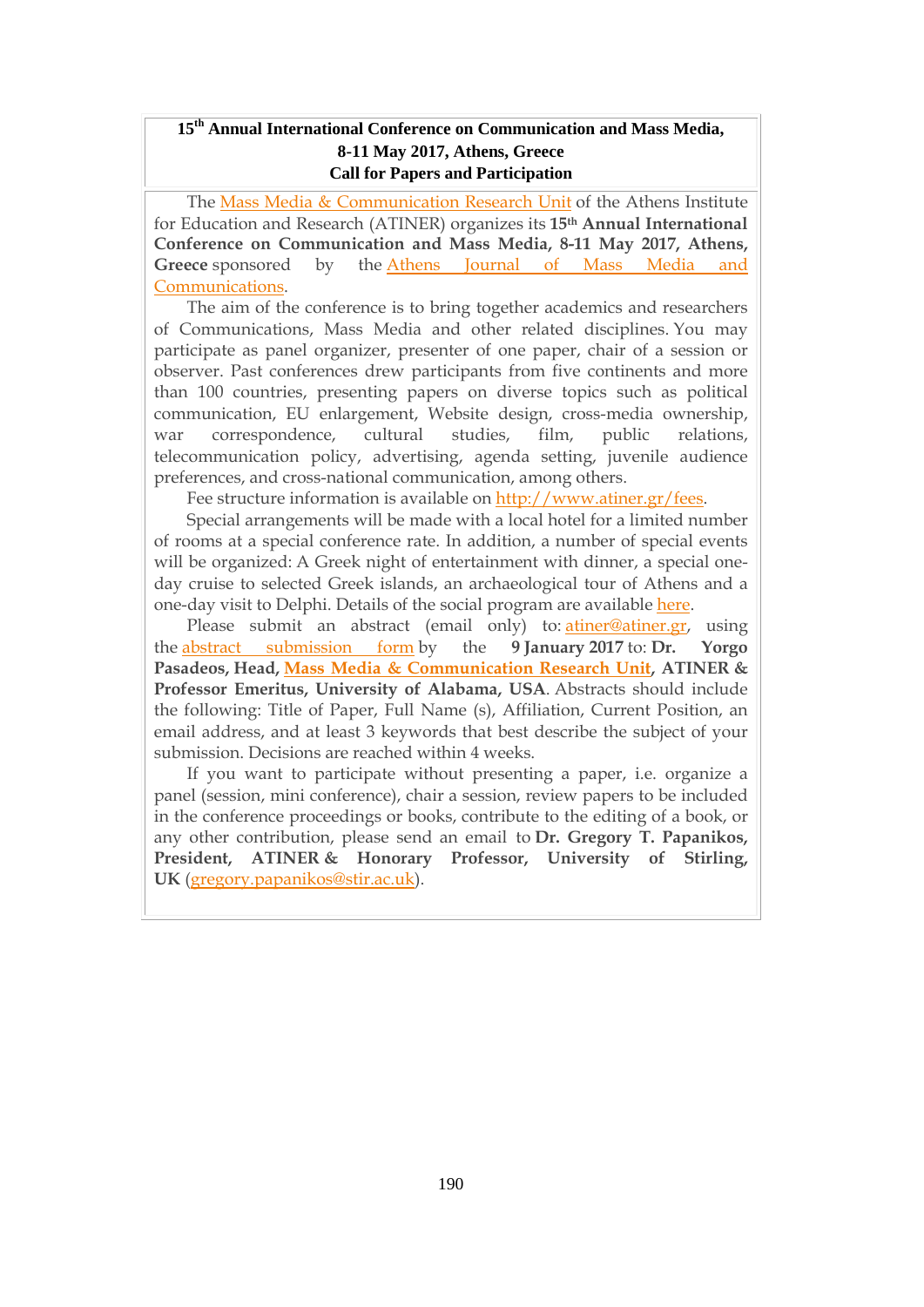# **11 th Annual International Conference on Psychology, 29-31 May 2017 & 1 June 2017, Athens, Greece Call for Papers and Participation**

The [Psychology](http://www.atiner.gr/docs/PSYCHOLOGY_UNIT.htm) Research Unit of the Athens Institute for Education and Research (ATINER) organizes its **11thAnnual International Conference on Psychology, 29-31 May & 1 June 2017, Athens, Greece** sponsored by the Athens Journal of Social [Sciences.](http://www.athensjournals.gr/ajss)

The aim of the conference is to bring together scholars and students of psychology and other related disciplines. You may participate as panel organizer, presenter of one paper, chair a session or observer.

Fee structure information is available on [http://www.atiner.gr/fees.](http://www.atiner.gr/fees)

Special arrangements will be made with a local hotel for a limited number of rooms at a special conference rate. In addition, a number of special events will be organized: A Greek night of entertainment with dinner, a special oneday cruise to selected Greek islands, an archaeological tour of Athens and a one-day visit to Delphi. Details of the social program are available [here.](http://www.atiner.gr/social-program)

Please submit an abstract (email only) to: [atiner@atiner.gr,](mailto:atiner@atiner.gr) using the abstract [submission](http://www.atiner.gr/2017/FORM-PSY.doc) form by the **30 January 2017** to: **Dr. Thanos Patelis, Head, Psychology Research Unit of ATINER & Senior Associate, National Center for the Improvement of Educational Assessment, USA & Research Scholar, Fordham University, USA**. Abstracts should include the following: Title of Paper, Full Name (s), Affiliation, Current Position, an email address, and at least 3 keywords that best describe the subject of your submission. Decisions are reached within 4 weeks.

If you want to participate without presenting a paper, i.e. organize a panel (session, mini conference), chair a session, review papers to be included in the conference proceedings or books, contribute to the editing of a book, or any other contribution, please send an email to **Dr. Gregory T. Papanikos, President, ATINER & Honorary Professor, University of Stirling, UK**[\(gregory.papanikos@stir.ac.uk\)](mailto:gregory.papanikos@stir.ac.uk).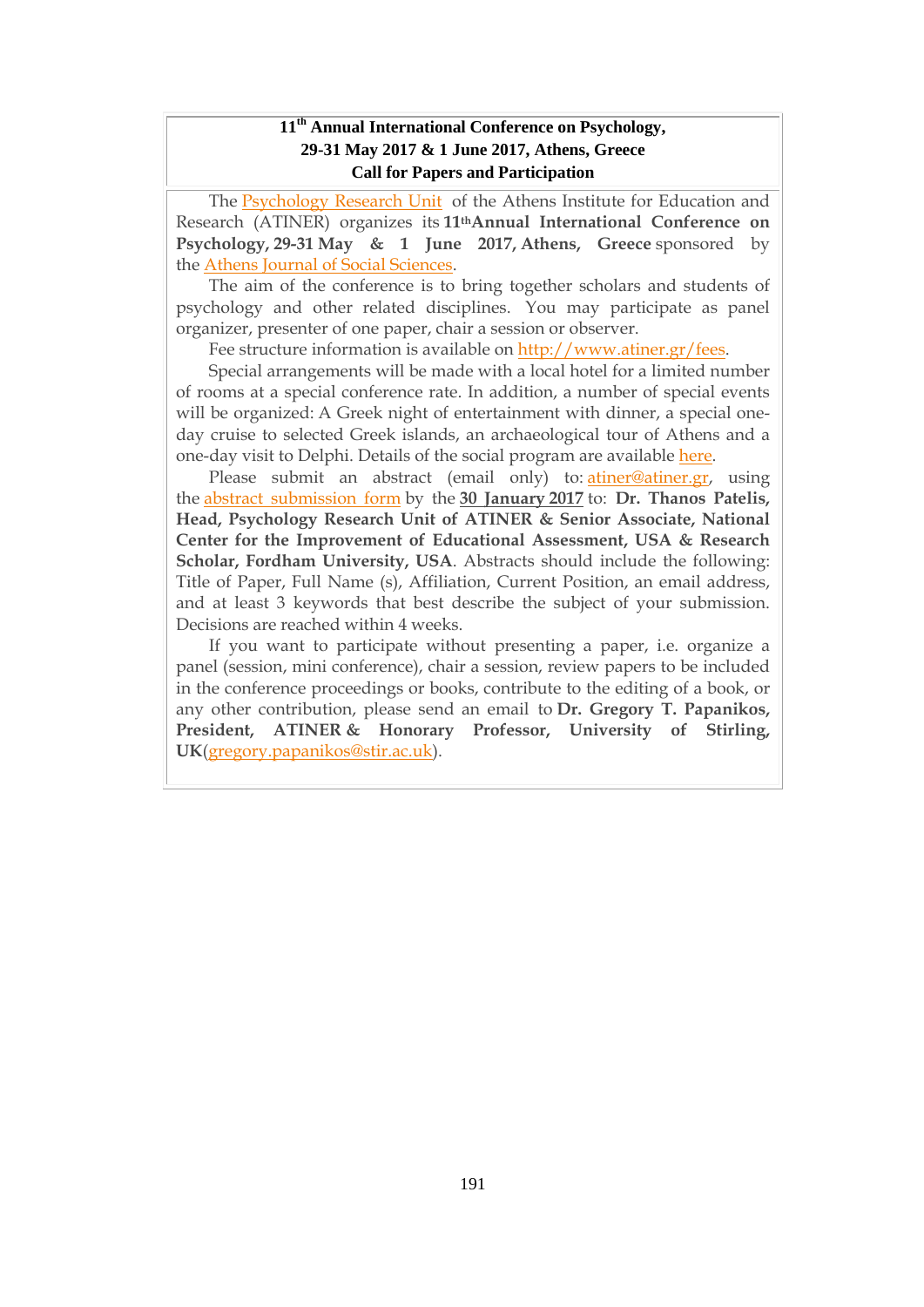#### **15 th Annual International Conference on Politics, 12-15 June 2017, Athens, Greece Call for Papers and Participation**

The Politics & [International](http://www.atiner.gr/docs/POLITICS_UNIT.htm) Affairs Research Unit of the **Athens Institute for Education and Research** (ATINER) will hold its **15th Annual International Conference on Politics, 12-15 June 2017, Athens, Greece** sponsored by the Athens Journal of Social [Sciences.](http://www.athensjournals.gr/ajss)

The aim of the conference is to bring together academics, researchers and professionals in private and public organizations and governments of Politics and International Affairs and other related disciplines. You may participate as panel organizer, presenter of one paper, chair of a session or observer.

Fee structure information is available on [http://www.atiner.gr/fees.](http://www.atiner.gr/fees)

Special arrangements will be made with a local hotel for a limited number of rooms at a special conference rate. In addition, a number of special events will be organized: A Greek night of entertainment with dinner, a special oneday cruise to selected Greek islands, an archaeological tour of Athens and a one-day visit to Delphi. Details of the social program are available [here.](http://www.atiner.gr/social-program)

Please submit an abstract (email only) to: [atiner@atiner.gr,](mailto:atiner@atiner.gr) using the abstract [submission](http://www.atiner.gr/2017/FORM-POL.doc) form by the **13 February 2017** to: **Dr. Bettina Koch, Head, Politics & [International](http://www.atiner.gr/politics-unit) Affairs Research Unit, ATINER & Associate Professor of Political Science, Virginia Polytechnic Institute and State University, USA**. Please include: Title of Paper, Full Name (s), Current Position, Institutional Affiliation, an email address and at least 3 keywords that best describe the subject of your submission. **Decisions will be reached within four weeks of your submission.**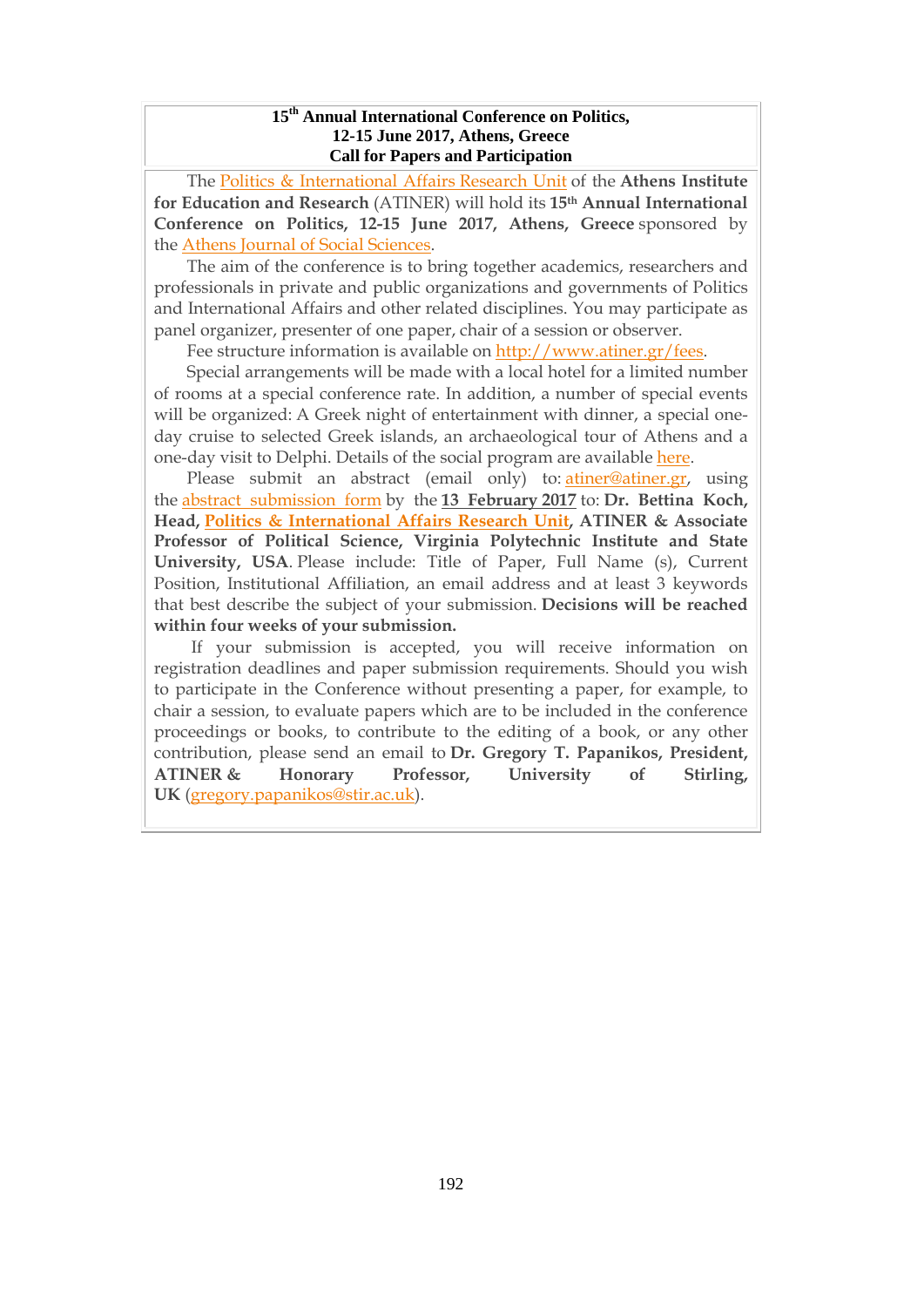# **12 th Annual International Symposium on Economic Theory, Policy and Applications, 22-251 July 2017, Athens, Greece Call for Papers and Participation**

The [Economics](http://www.atiner.gr/docs/ECONOMICS_UNIT.htm) Research Unit of the Athens Institute for Education and Research (ATINER), will hold its12th Annual [International](http://www.atiner.gr/economics) Symposium on Economic Theory, Policy and [Applications,](http://www.atiner.gr/economics) 22-25 May 2017, Athens, [Greece](http://www.atiner.gr/economics) sponsored by the Athens Journal of Business & [Economics.](http://www.athensjournals.gr/ajbe)

The aim of the conference is to bring together academics and researchers of all areas of economics and other related disciplines. Sessions will be organized along the lines of the Journal of Economic Literature Classification Index (Please link to AEA webpage for subtopics):

- o General [Economics](http://www.aeaweb.org/jel/jel_class_system.php#A#A) and Teaching
- o History of Economic Thought, [Methodology,](http://www.aeaweb.org/jel/jel_class_system.php#B#B) and Heterodox [Approaches](http://www.aeaweb.org/jel/jel_class_system.php#B#B)
- o [Mathematical](http://www.aeaweb.org/jel/jel_class_system.php#C#C) and Quantitative Methods
- o [Microeconomics](http://www.aeaweb.org/jel/jel_class_system.php#D#D)
- o [Macroeconomics](http://www.aeaweb.org/jel/jel_class_system.php#E#E) and Monetary Economics
- o [International](http://www.aeaweb.org/jel/jel_class_system.php#F#F) Economics
- o Financial [Economics](http://www.aeaweb.org/jel/jel_class_system.php#G#G)
- o Public [Economics](http://www.aeaweb.org/jel/jel_class_system.php#H#H)
- o Health, [Education,](http://www.aeaweb.org/jel/jel_class_system.php#I#I) and Welfare
- o Labor and [Demographic](http://www.aeaweb.org/jel/jel_class_system.php#J#J) Economics
- o Law and [Economics](http://www.aeaweb.org/jel/jel_class_system.php#K#K)
- o Industrial [Organization](http://www.aeaweb.org/jel/jel_class_system.php#L#L)
- Business [Administration](http://www.aeaweb.org/jel/jel_class_system.php#M#M) and Business Economics: Marketing: **[Accounting](http://www.aeaweb.org/jel/jel_class_system.php#M#M)**
- o [Economic](http://www.aeaweb.org/jel/jel_class_system.php#N#N) History
- o Economic [Development,](http://www.aeaweb.org/jel/jel_class_system.php#O#O) Technological Change, and Growth
- o [Economic](http://www.aeaweb.org/jel/jel_class_system.php#P#P) Systems
- o Agricultural and Natural Resource Economics; [Environmental](http://www.aeaweb.org/jel/jel_class_system.php#Q#Q) and Ecological [Economics](http://www.aeaweb.org/jel/jel_class_system.php#Q#Q)
- o Urban, Rural, and Regional [Economics](http://www.aeaweb.org/jel/jel_class_system.php#R#R)
- o [Miscellaneous](http://www.aeaweb.org/jel/jel_class_system.php#Y#Y) Categories
- o Other [Special](http://www.aeaweb.org/jel/jel_class_system.php#Z#Z) Topics

You may participate as panel organizer, presenter of one paper, chair a session or observer.

Fee structure information is available on [http://www.atiner.gr/fees.](http://www.atiner.gr/fees)

Special arrangements will be made with a local hotel for a limited number of rooms at a special conference rate. In addition, a number of special events will be organized: A Greek night of entertainment with dinner, a special oneday cruise to selected Greek islands, an archaeological tour of Athens and a one-day visit to Delphi. Details of the social program are available [here.](http://www.atiner.gr/social-program)

Please submit an abstract (email only) to: [atiner@atiner.gr,](mailto:atiner@atiner.gr) using the abstract [submission](http://www.atiner.gr/2017/FORM-ECO.doc) form by the **23 January 2017** to: **Dr. Chris Sakellariou, Vice President of Administration and Finance, ATINER & Associate**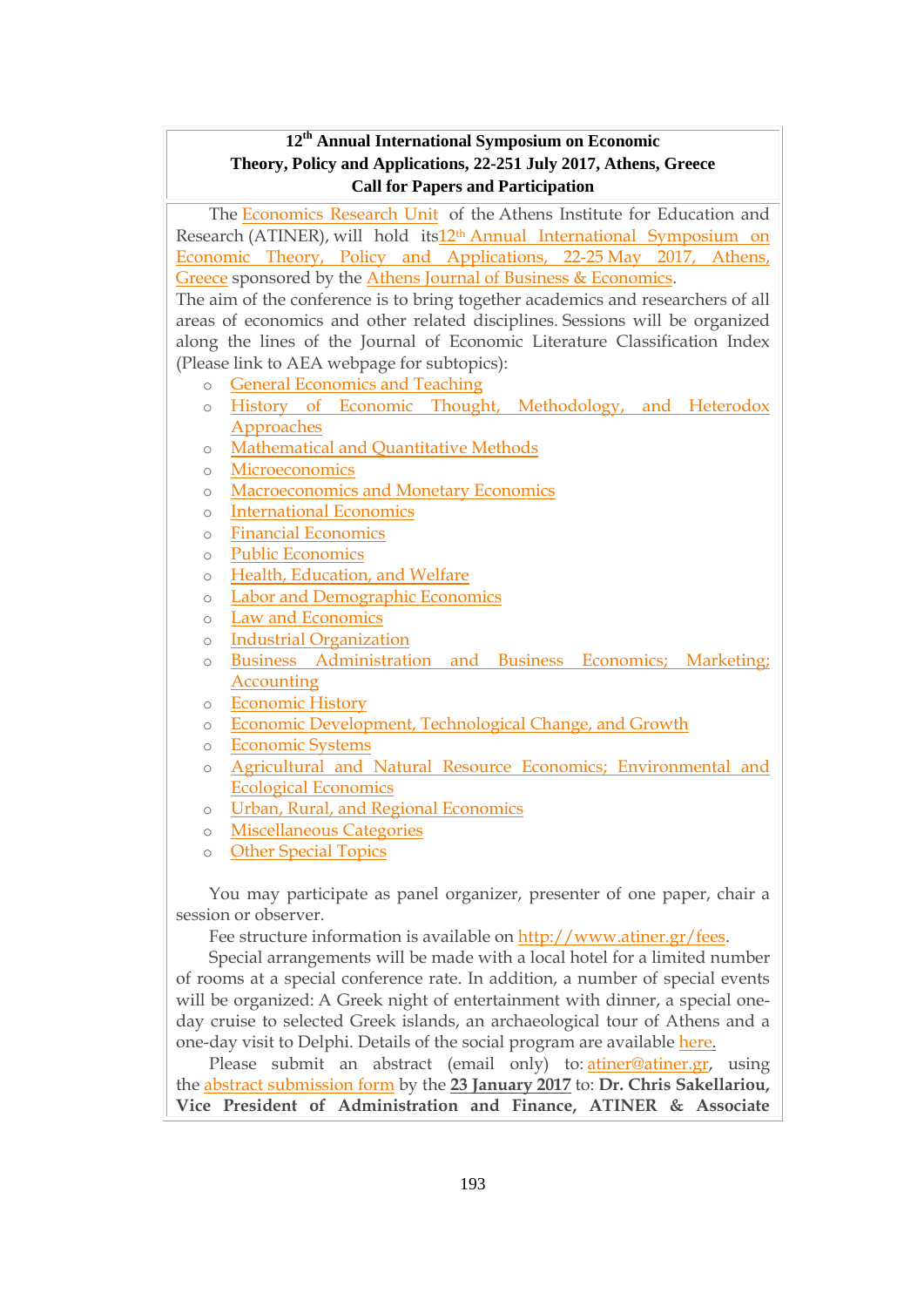**Professor of Economics, Nanyang Technological University, Singapore** or **Dr. John Roufagalas, Head, [Economics](http://www.atiner.gr/docs/ECONOMICS_UNIT.htm) Research Unit, ATINER & Professor, Troy University, USA**. Please include: Title of Paper, Full Name (s), Current Position, Institutional Affiliation, an email address and at least 3 keywords that best describe the subject of your submission. Decisions are reached within 4 weeks.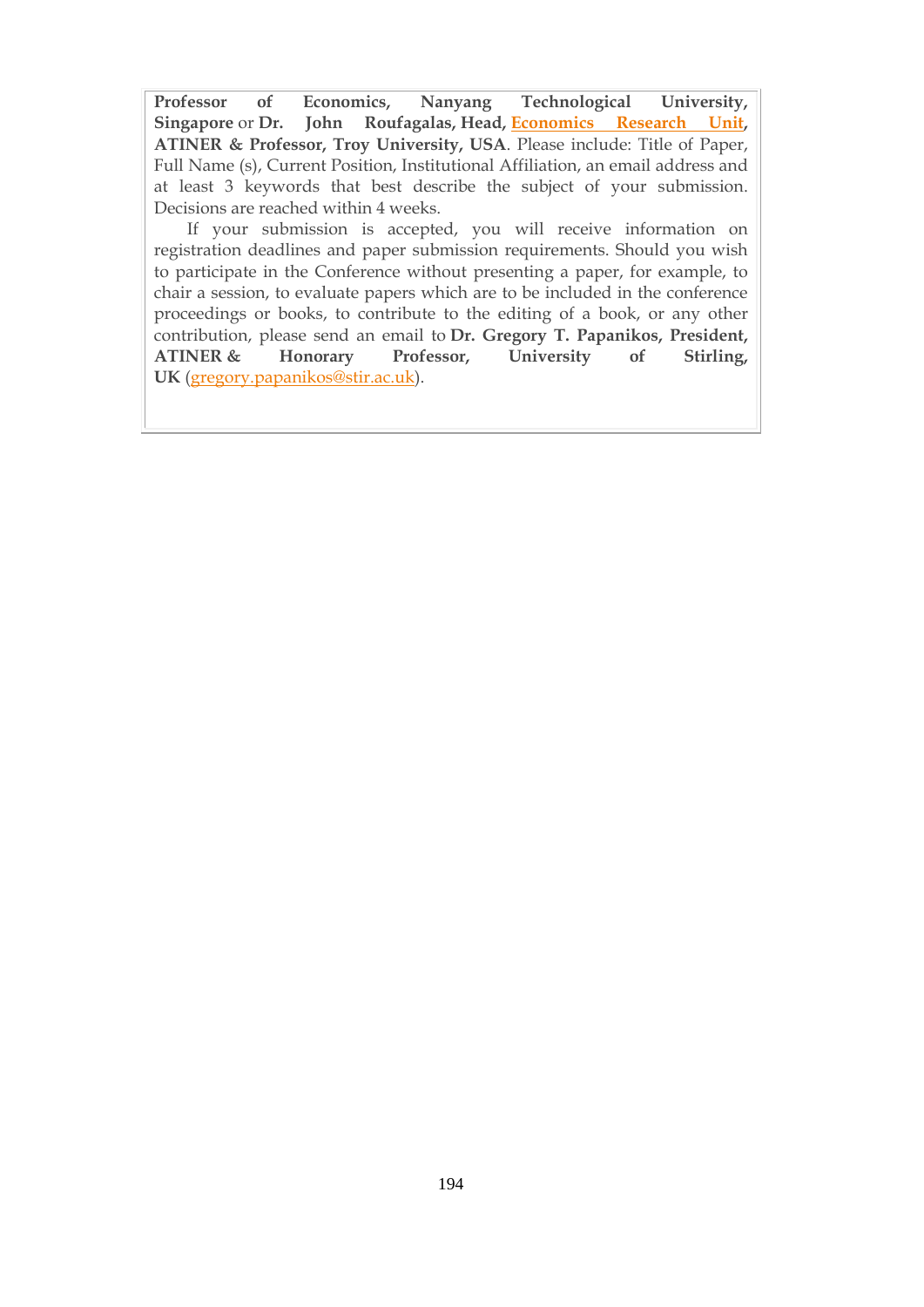# **14th Annual International Conference on SΜΕs, Entrepreneurship and Innovation: Management – Marketing – Economic - Social Aspects, 24-27 July 2017, Athens, Greece Call for Papers and Participation**

The Athens Institute for Education and Research (ATINER), will hold its **14th Annual International Conference on SΜΕs, Entrepreneurship and Innovation: Management – Marketing – Economic – Social Aspects, 24-27 July 2017, Athens, Greece** sponsored by the Athens Journal of [Business](http://www.athensjournals.gr/ajbe) & [Economics.](http://www.athensjournals.gr/ajbe)

The aim of the conference is to bring together academics and researchers of all areas of Business, Economics, Management, Marketing, Accounting, Finance, Human Resources, MIS and Law, Entrepreneurship, Innovation, Technology and Industrial Dynamics and Structures. You may participate as panel organizer, presenter of one paper, chair a session or observer.

Fee structure information is available on [http://www.atiner.gr/fees.](http://www.atiner.gr/fees)

Special arrangements will be made with a local hotel for a limited number of rooms at a special conference rate. In addition, a number of special events will be organized: A Greek night of entertainment with dinner, a special oneday cruise to selected Greek islands, an archaeological tour of Athens and a one-day visit to Delphi. Details of the social program are available [here.](http://www.atiner.gr/social-program)

Please submit an abstract (email only) to: [atiner@atiner.gr,](mailto:atiner@atiner.gr) using the abstract [submission](http://www.atiner.gr/2017/FORM-SME.doc) form by the **26 December 2016** to: **Dr. Peter Yannopoulos, Vice President of Global Communications, ATINER, Coeditor, Athens Journal of Business and Economics & Professor, Brock University, Canada.** Please include: Title of Paper, Full Name (s), Current Position, Institutional Affiliation, an email address and at least 3 keywords that best describe the subject of your submission. Decisions are reached within 4 weeks.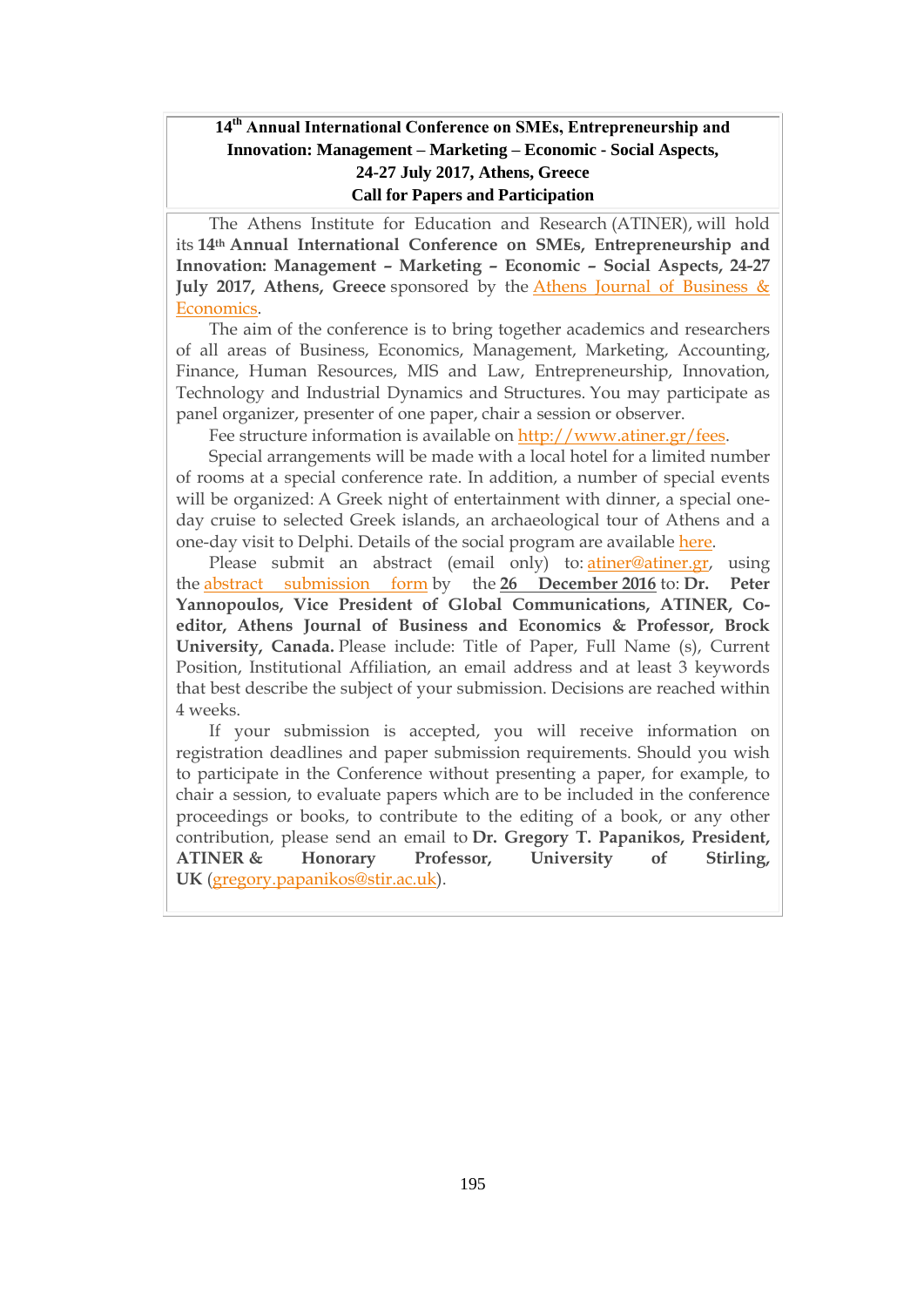#### **4 th Annual International Conference on Social Sciences, 24-27 July 2017, Athens, Greece Call for Papers and Participation**

The Social Sciences [Research](http://www.atiner.gr/SSRD.htm) Division (SSRD) of the Athens Institute for Education and Research (ATINER) will hold its **4th Annual International Conference on Social Sciences, 24-27 July 2017, Athens, Greece**. In the past, the seven [research](http://www.atiner.gr/SSRD.htm) units of SSRD have organized more than 50 annual international conferences on economics, sociology psychology, politics & international affairs, the mass media & communication, anthropology, as well as population & demography.

Papers from all branches of social sciences are welcome: Anthropology, Media and Communication Studies, Economics, Education, Human Geography, Political science, Public Administration, Psychology and Sociology. Papers on Social Research and Social Theory are also welcome. You may participate as panel organizer, presenter of one paper, chair a session or observer.

Fee structure information is available on [http://www.atiner.gr/fees.](http://www.atiner.gr/fees)

Special arrangements will be made with a local hotel for a limited number of rooms at a special conference rate. In addition, a number of special events will be organized: A Greek night of entertainment with dinner, a special oneday cruise to selected Greek islands, an archaeological tour of Athens and a one-day visit to Delphi. Details of the social program are available [here.](http://www.atiner.gr/social-program)

Please submit an abstract (email only) to: [atiner@atiner.gr,](mailto:atiner@atiner.gr) using the abstract [submission](http://www.atiner.gr/2017/FORM-SOS.doc) form by the **26 December 2016** to: **Dr. Gregory A. Katsas, Head, [Sociology](http://www.atiner.gr/docs/SOCIOLOGY_UNIT.htm) Research Unit, ATINER & Associate Professor, The American College of Greece-Deree College, Greece** or **Dr. Ioannis Stivachtis, Director Social Sciences Research [Division,](http://www.atiner.gr/SSRD.htm) ATINER & Director, International Studies Program Virginia Tech – Virginia Polytechnic Institute & State University, USA.**

Please include: Title of Paper, Full Name (s), Current Position, Institutional Affiliation, an email address and at least 3 keywords that best describe the subject of your submission. Decisions are reached within 4 weeks.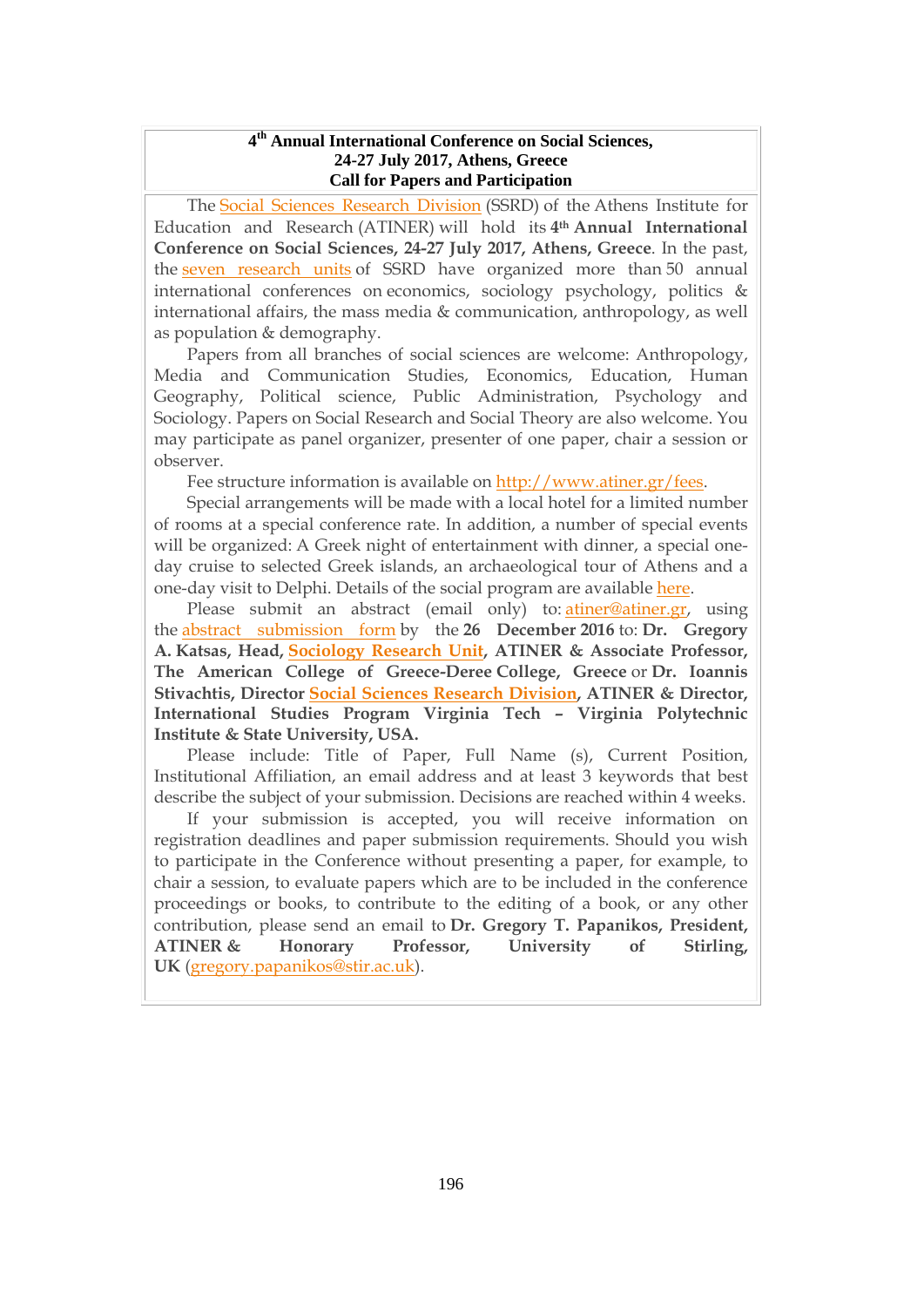# **Recent Books Published by the Research Units of the Social Sciences Research Division**

| 2014 | Studies on<br>Mediterranean<br>Culture and<br>History: From the<br>Middle Ages<br>through the Early<br>Modern Period | Steven M.<br>Oberhelman                                   | Table of<br><b>Contents</b> | Preface and<br><b>Introduction</b> | <b>Book</b><br>Cover        |
|------|----------------------------------------------------------------------------------------------------------------------|-----------------------------------------------------------|-----------------------------|------------------------------------|-----------------------------|
| 2014 | Addressing<br>Integration and<br>Exclusion:<br>Democracy,<br>Human Rights and<br>Humanitarian<br>Intervention        | Yannis A.<br>Stivachtis &<br>Stefanie<br>Georgakis Abbott | Table of<br><b>Contents</b> | Preface and<br>Introduction        | <b>Book</b><br>Cover        |
| 2014 | Global Media<br>Researches from<br>East to West                                                                      | Mihalis Kuyucu                                            | Table of<br><b>Contents</b> | Preface and<br>Introduction        | <b>Book</b><br>Cover        |
| 2013 | <b>Social Fabric</b><br>Transformations:<br>Research on<br>International<br>Perspectives                             | Aaron C. Porter                                           | Table of<br><b>Contents</b> | Preface and<br>Introduction        | <b>Book</b><br>Cover        |
| 2013 | Media<br>Research: Learning<br>from the Past,<br>Strategies for the<br>Future                                        | Geneviève A.<br>Bonin & Yorgo<br>Pasadeos                 | Table of<br>Contents        | Preface and<br>Introduction        | <b>Book</b><br>Cover        |
| 2013 | Psychology and<br>the Search for<br>Certainty in<br>Everyday Life                                                    | Daphne Halkias                                            | Table of<br>Contents        | Preface and<br>Introduction        | <b>Book</b><br>Cover        |
| 2012 | <b>Economic Essays</b>                                                                                               | Gregory T.<br>Papanikos                                   | Table of<br>Contents        | Preface and<br>Introduction        | <b>Book</b><br>Cover        |
| 2012 | The Visual and<br>Performing Arts:<br>An International<br>Anthology:<br>Volume II                                    | <b>Stephen Andrew</b><br>Arbury                           | Table of<br><b>Contents</b> | Preface and<br>Introduction        | <b>Book</b><br><b>Cover</b> |
| 2012 | Current Issues in<br>Sociology: Work<br>and Minorities                                                               | Gregory A. Katsas                                         | Table of<br>Contents        | Preface and<br>Introduction        | <b>Book</b><br>Cover        |
| 2012 | Challenges in<br>International<br>Communication                                                                      | Margarita<br>Kefalaki and<br><b>Yorgo Pasadeos</b>        | Table of<br>Contents        | Preface and<br>Introduction        | <b>Book</b><br>Cover        |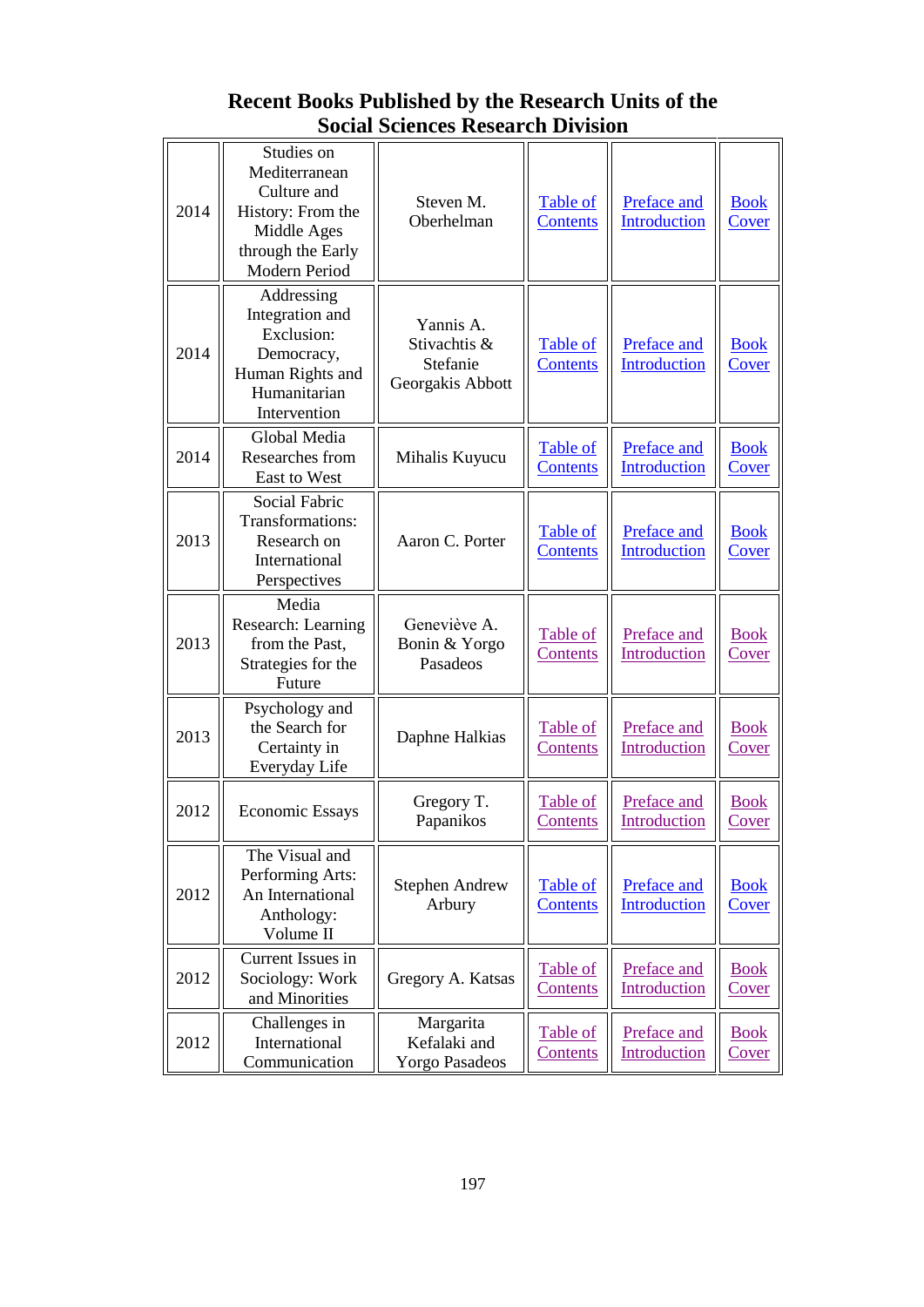| 2011 | International<br>Relations, Culture<br>and Global Finance | Akis Kalaitzidis | Table of<br>Contents | Preface and<br>Introduction | <b>Book</b><br>Cover |
|------|-----------------------------------------------------------|------------------|----------------------|-----------------------------|----------------------|
| 2011 | <b>Essays on Social</b>                                   | Gregory T.       | Table of             | Preface and                 | <b>Book</b>          |
|      | <b>Themes</b>                                             | Papanikos        | Contents             | Introduction                | Cover                |

The full list of ATINER's publications is available on <http://www.atiner.gr/Publications.htm>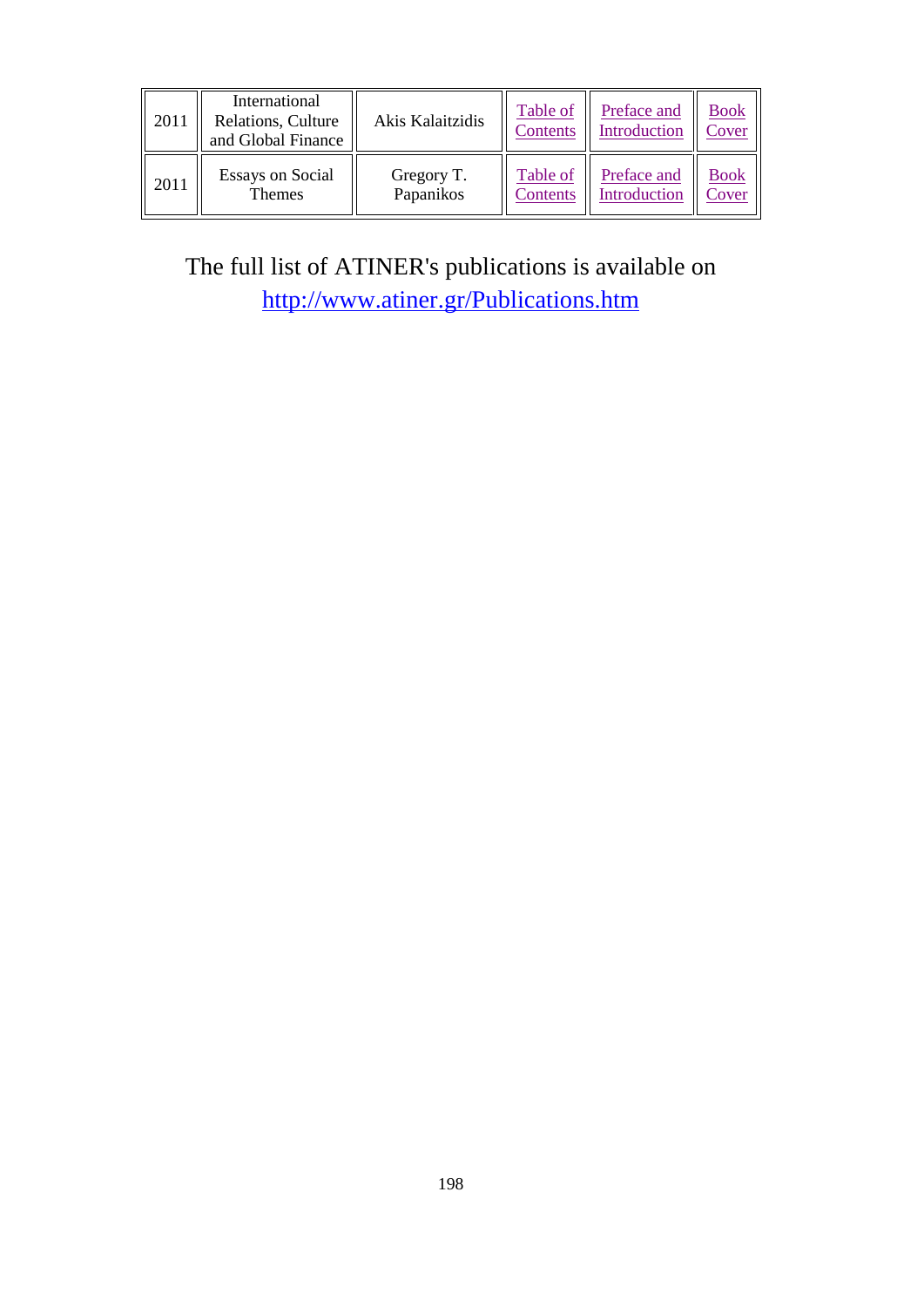The **Academic Committee** consists of (a) the Executive Committee Members (b) the Heads and Deputy Heads of the Institute's [Research Units](http://www.atiner.gr/RESEARCH-DIVISIONS.htm) (c) Academics Responsible for a Conference and (d) Distinguished Professors.

- 1. Dr. Gregory T. Papanikos, President, ATINER, Greece.
- 2. Dr. Nicholas Pappas, Vice-President of Academics, ATINER, Greece & Professor, Sam Houston University, USA.
- 3. Dr. Panagiotis Petratos, Vice President of ICT, ATINER & Associate Professor of Computer Information Systems, California State University, Stanislaus, USA.
- 4. Dr. George Poulos, Vice President of Research, ATINER & Emeritus Professor, University of South Africa, South Africa.
- 5. Dr. Chris Sakellariou, Vice President of Financial Affairs, ATINER, Greece & Associate Professor, Nanyang Technological University, Singapore.
- 6. Dr. Zoe Boutsioli, Secretary General, ATINER & Instructor, Open University of Greece.

7. Dr. Nicolas Papadopoulos, Distinguished Academic Member, ATINER & Chancellor's Professor & Professor of Marketing and International Business, Director, International Business Study Group, Eric Sprott School of Business, Carleton University, Canada.

- 8. Dr. Michael P. Malloy, Director, Business and Law Research Division, ATINER & Distinguished Professor, McGeorge School of Law, University of the Pacific, **I**ISA.
- 9. Dr. Nicholas N. Patricios, Director, Engineering & Architecture Research Division, ATINER & Professor & Dean Emeritus, School of Architecture, University of Miami, USA.
- 10. Dr. Ioannis Stivachtis, Director, Social Sciences Research Division, ATINER & Director, Int'l Studies Program Virginia Tech-Virginia Polytechnic Institute & State University, USA.
- 11. Dr. Mert Uydaci, Director, Human Development Research Division, ATINER & Professor, Marmara University, Turkey.
- 12. Dr. David Philip Wick, Director, Arts and Humanities Research Division, ATINER & Professor of History, Gordon College, USA.
- 13. Dr. Nicolas Abatzoglou, Head, Environment Research Unit, ATINER & Professor, Department of Chemical & Biotechnological Engineering, University of Sherbrook, Canada, Chair Pfizer, PAT in Pharmaceutical Engineering, Director GREEN-TPV and GRTP-C & Pwelcomes.
- 14. Dr. Vladimir Akis, Head, Mathematics & Statistics [Research Unit,](http://www.atiner.gr/docs/MATHEMATICS_UNIT.htm) ATINER & Professor of Mathematics and Computer Science, California State University, Los Angeles, USA.
- 15. Mr. Christos Anagnostopoulos, Head, Sports Research Unit, ATINER & Lecturer, Coventry University, U.K.
- 16. Dr. Stephen Andrew Arbury, Head, Visual and Performing Arts Research Unit, ATINER & Professor of Art History, Radford University, USA.
- 17. Dr. Tala Awada, Head[, Agriculture Research Unit,](http://www.atiner.gr/AGRICULTURE_UNIT.htm)  ATINER & Professor, University of Nebraska, USA.
- 18. Dr. Sharon Bolton, Head, Management Research Unit ATINER & Professor of Organizational Analysis - Director of Research, The Management School, University of Stirling, UK.
- 19. Dr. Jayoung Che, Head, History Research Unit, ATINER & Research Professor, Institute for the Mediterranean Studies, Pusan University of Foreign Studies, Republic of Korea.
- 20. Dr. Paul Contoyannis, Head, Health Research Unit, ATINER & Associate Professor, McMaster University, Canada.
- 21. Dr. David A. Frenkel, Head[, Law Research Unit,](http://www.atiner.gr/docs/LAW_UNIT.htm)  ATINER & Professor, Ben-Gurion University, Beer-Sheva, Israel.
- 22. Dr. Patricia Hanna, Head, Philosophy Research Unit, ATINER & Professor, University of Utah, USA.
- 23. Dr. Valia Kasimati, Head, Tourism Research Unit, ATINER.
- 24. Dr. Gregory A. Katsas, Head, Sociology Research Unit, ATINER & Associate Professor, The American College of Greece-Deree College, Greece.
- 25. Dr. Peter Koveos, Head[, Accounting & Finance](http://www.atiner.gr/docs/ACCOUNTING_UNIT.htm)  [Research Unit,](http://www.atiner.gr/docs/ACCOUNTING_UNIT.htm) ATINER & Professor of Finance, Syracuse University, USA.
- 26. Dr. Alexander Makedon, Head, Education Research Unit, ATINER & Professor of Philosophy of Education, Arellano University in Manila, Philippines.
- 27. Dr. Yorgo Pasadeos, Head[, Mass Media and](http://www.atiner.gr/docs/MEDIA_UNIT.htm)  [Communication Research Unit,](http://www.atiner.gr/docs/MEDIA_UNIT.htm) ATINER & Professor Emeritus, University of Alabama, USA.
- 28. Dr. Thanos Patelis, Head, Psychology Research Unit, ATINER, Senior Associate, Center for Assessment, USA & Research Scholar, Graduate School of Education, Fordham University, USA.
- 29. Dr. John Roufagalas, Head, Economics Research Unit, ATINER & Professor of Economics, Troy University, USA.
- 30. Dr. Gilda Socarras, Head, Languages & Linguistics Research Unit, ATINER & Assistant Professor, Auburn University, USA.
- 31. Dr. Theodore Trafalis, Head[, Industrial Engineering](http://www.atiner.gr/INDUSTRIAL-UNIT.htm)  [Research Unit,](http://www.atiner.gr/INDUSTRIAL-UNIT.htm) ATINER & Professor of Industrial and Systems Engineering, The University of Oklahoma, USA.
- 32. Dr. Cleopatra Veloutsou, Head[, Marketing Research](http://www.atiner.gr/docs/MARKETING_UNIT.htm)  [Unit,](http://www.atiner.gr/docs/MARKETING_UNIT.htm) ATINER & Senior Lecturer in Marketing, University of Glasgow, U.K.
- 33. Dr. Thomas Attard, Academic Member, ATINER & Associate Research Professor, Arizona State University, USA.
- 34. Dr. Vasileios Filios, Academic Member, ATINER & Associate Professor, University of Ioannina, Greece.
- 35. Dr. Constantine Georgakis, Academic Member, ATINER & Associate Professor, DePaul University, USA.
- 36. Dr. Nota Klentrou, Academic Member, ATINER & Professor, Department of Physical Education & Kinesiology, Brock University, Canada.
- 37. Dr. Maria Konstantaki, Academic Member, ATINER & Lecturer, Buckinghamshire New University, UK.
- 38. Dr. Ethel Petrou, Academic Member, ATINER & Professor and Chair, Department of Physics, Erie Community College-South, State University of New York, USA.
- 39. Dr. Andreas Toupadakis, Academic Member, ATINER & Lecturer, University of California, Davis, **I**ISA.
- 40. Dr. David M. Wood, Academic Member, [Health](http://www.atiner.gr/docs/HEALTH_UNIT.htm)  [Research Unit](http://www.atiner.gr/docs/HEALTH_UNIT.htm) and [Chemistry Research Unit,](http://www.atiner.gr/CHEMISTRY-UNIT.htm)  ATINER & Research Fellow, Institute of Pharmaceutical Sciences, King's College London, U.K.
- 41. Dr. Peter Yannopoulos, Academic Member, ATINER & Professor, Brock University, Canada.
- 42. Dr. Barbara Zagaglia, Academic Member, ATINER & Assistant Professor, Polytechnic University of Marche, Italy.